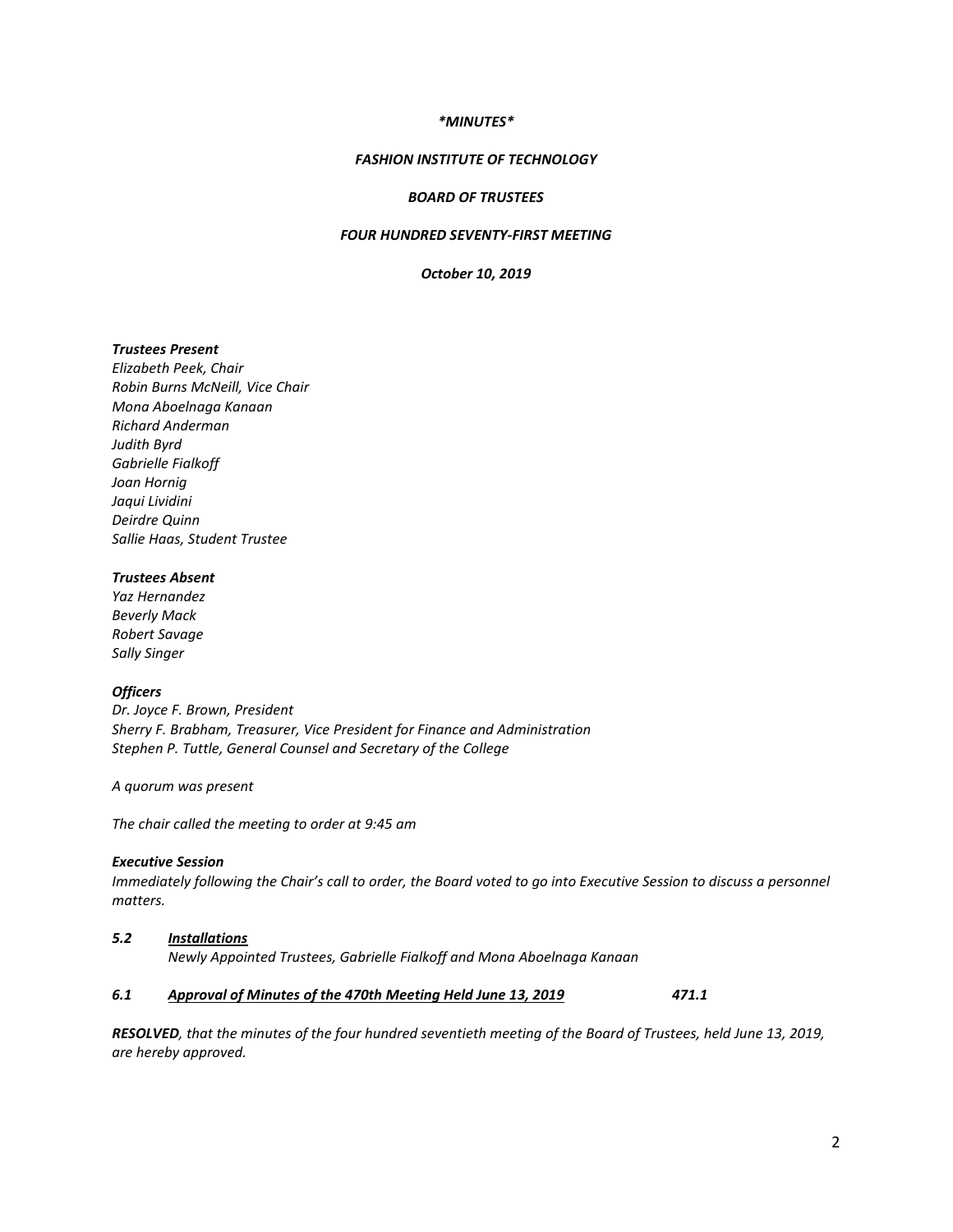#### *6.2 Certificates of Permanent Tenure 471.2*

*RESOLVED, that Certificates of Permanent Tenure be issued to:* 

*Sarah Blazer Non Classroom Faculty - Assistant Professor Writing and Speaking Studio Tenure date: August 1, 2019*

*Jennifer Brady Library Associate Gladys Marcus Library Tenure date: July 6, 2019*

*Katelyn Burton-Prager Assistant Professor English Communications Studies School of Liberal Arts Tenure date: August 22, 2019*

*Kim Cunningham Assistant Professor Social Sciences School of Liberal Arts Tenure date: August 22, 2019*

*Natasha Degen Professor Art Market Studies School of Graduate Studies Tenure date: August 22, 2019*

*Michelle Grant Secretary III Faculty Services Tenure date: September 19, 2019*

*Keith Heron Athletics Director Athletic and Recreation Department Tenure date: July 25, 2019*

*Delphine Horvath Assistant Professor Cosmetics and Fragrance Marketing School of Business and Technology Tenure date: August 22, 2019*

*Ruth Jeyaveeran Assistant Professor Textile/Surface Design School of Art and Design Tenure date: August 22, 2019* *Erica Moretti Assistant Professor Modern Languages and Cultures School of Liberal Arts Tenure date: August 22, 2019*

*James Matthew Phillips Assistant Professor Fine Arts School of Art and Design Tenure date: August 22, 2019*

*Stephanie Pierce Assistant Professor Fine Arts School of Art and Design Tenure date: August 22, 2019*

*Joseph Plutz Non Classroom Faculty - Associate Professor Office of Disability Services (FIT-able) Tenure date: August 16, 2019*

*Cinthia Policard Administrative Coordinator Academic Affairs Tenure date: September 12, 2019*

*Cherise Scott Secretary I Fashion Business Management Tenure date: August 15, 2019*

*Bret Tesman Assistant Professor Adverting Marketing and Communication School of Business and Technology Tenure date: August 22, 2019*

*Marcin Wlodarczyk Technologist C Fine Arts Department Tenure date: August 1, 2019*